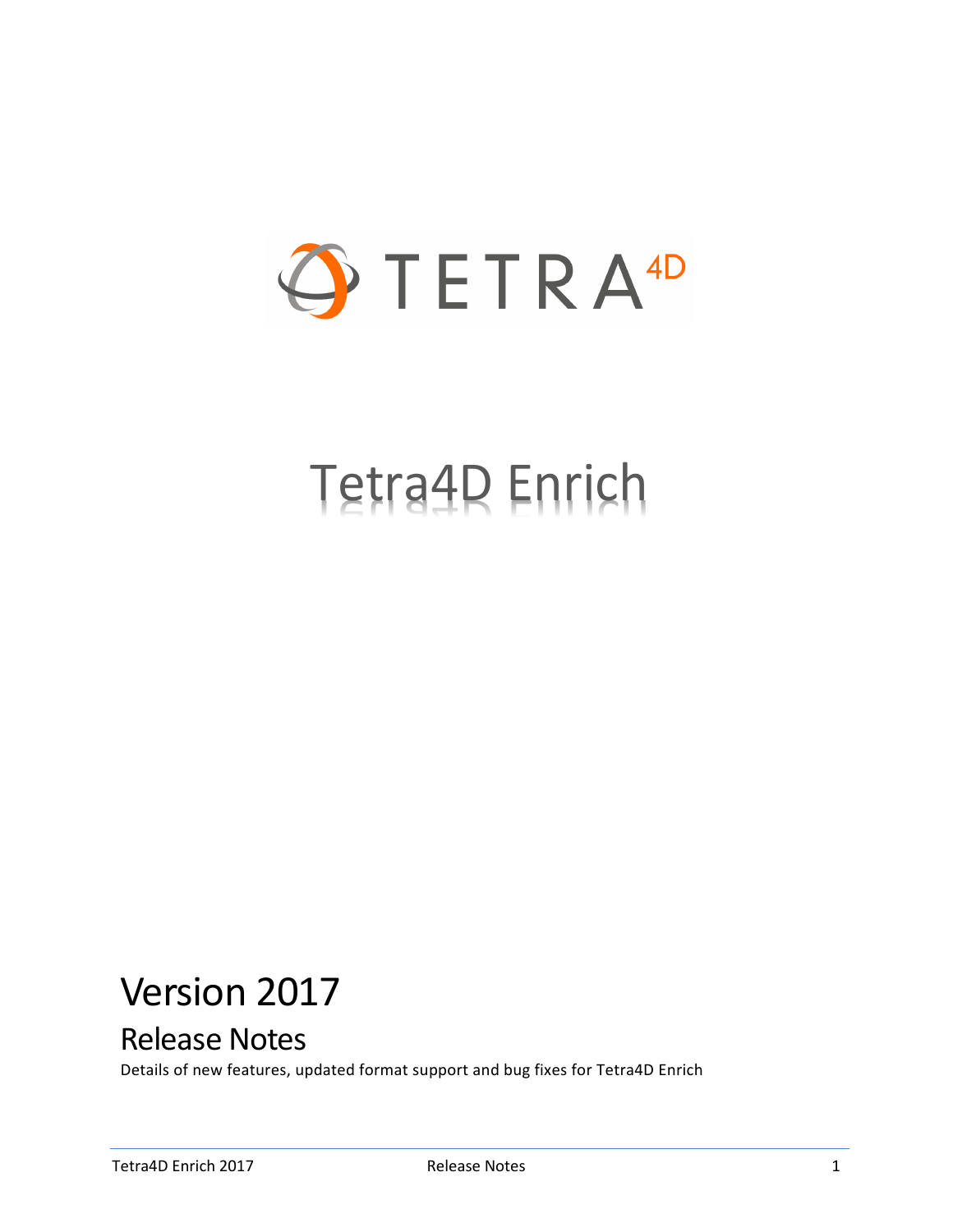## **Table of Contents**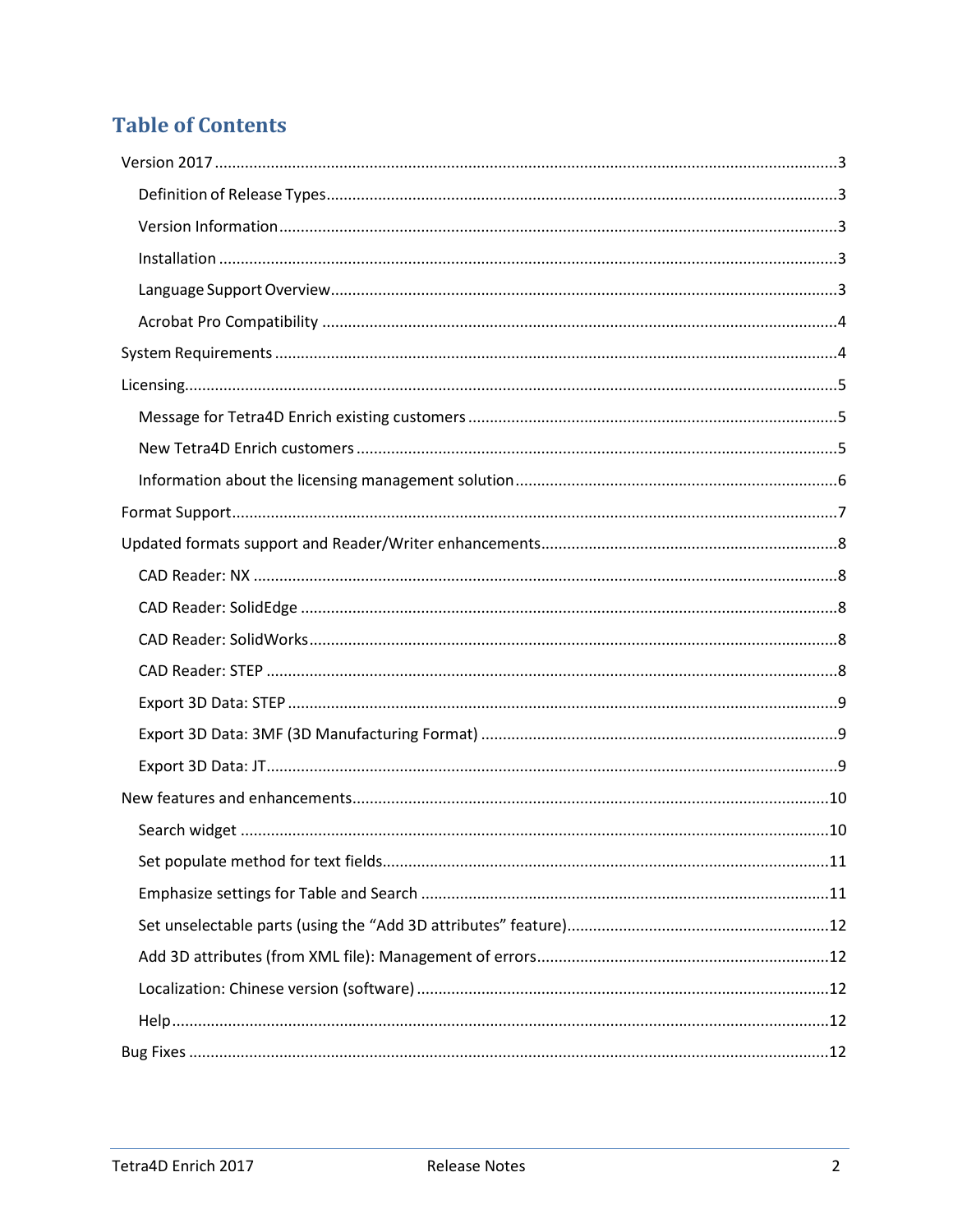## <span id="page-2-0"></span>**Version 2017**

#### <span id="page-2-1"></span>**Definition of Release Types**

We define each release type as follows:

- **Major release**: A major release associated with an incremented release number (e.g. 2017) and an approximate 12 months product cycle.
- **Minor release**: An update betweenmajorreleasesthat may include support for new file formats, new versions of currently supported formats, and bug fixes. These updates are Service Pack (SP), and are defined with an additional incremented number put aside the major release information (e.g. 2017.1 for the first Service pack of release 2017)
- **Out of cycle patch**: An unscheduled update. These contain few functional updates with the intention to limit impact.

#### <span id="page-2-2"></span>**Version Information**

| <b>Item</b>                 | <b>Version Number</b> |  |
|-----------------------------|-----------------------|--|
| <sup>1</sup> Tetra4D Enrich | 12017.0.x             |  |

Notice that the third number is used to differentiate builds of the software, and may not be continuous.

#### <span id="page-2-3"></span>**Installation**

This version can be installed over any prior installation of Tetra4D Enrich. For more installation information, please refer to the Tetra4D Enrich [Installation Guide](http://www.tetra4d.com/documentation/) or visit our [support page.](http://www.tetra4d.com/support/)

#### <span id="page-2-4"></span>**Language Support Overview**

Tetra4D Enrich provides support for multiple languages as noted in the table below. However, the language used is controlled by the local Adobe® Acrobat® installation. If there is a Tetra4D Enrich language option that matches the Acrobat installation, then that language is used; if not, Tetra4D Enrich defaults to English.

Tier 1 and Tier 2 are as defined by Adobe Systems.

| l Tier | <b>Tetra4D Enrich Supported Languages</b>      |
|--------|------------------------------------------------|
| Tier 1 | English, French, German, Japanese              |
| Tier 2 | Brazilian Portuguese, Italian, Korean, Spanish |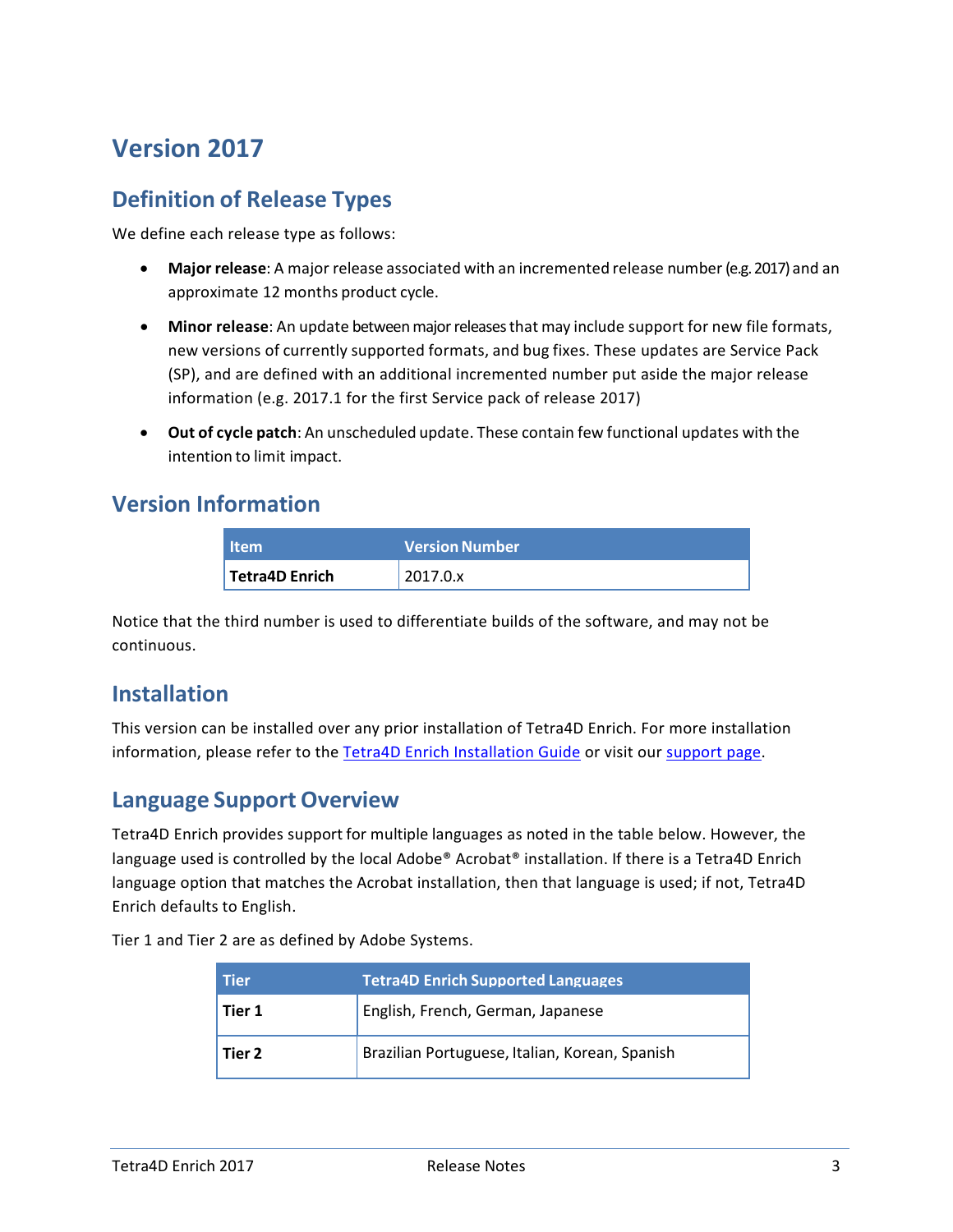## <span id="page-3-0"></span>**Acrobat Pro Compatibility**

The Tetra4D Enrich is a plug-in for Adobe Acrobat Pro. The following table provides information about tested version compatibility. Note that older versions of Tetra4D Enrich may work with newer Acrobat Pro releases, even if compatibility is not explicitly mentioned here.

| <b>Tetra4D Enrich</b> | <b>Compatible Acrobat Pro XI/DC Versions</b> |                                                                               |  |  |
|-----------------------|----------------------------------------------|-------------------------------------------------------------------------------|--|--|
| 2017                  | Acrobat DC: 2015.000.00000                   | - to 2015.006.30244 (Classic track)<br>- to 2015.020.20042 (Continuous track) |  |  |
|                       | Acrobat 11.0.0 to 11.0.18                    |                                                                               |  |  |

## <span id="page-3-1"></span>**System Requirements**

Please refer to the [Tetra4D Enrich Installation Guide](http://www.tetra4d.com/documentation/) to access to the system requirements.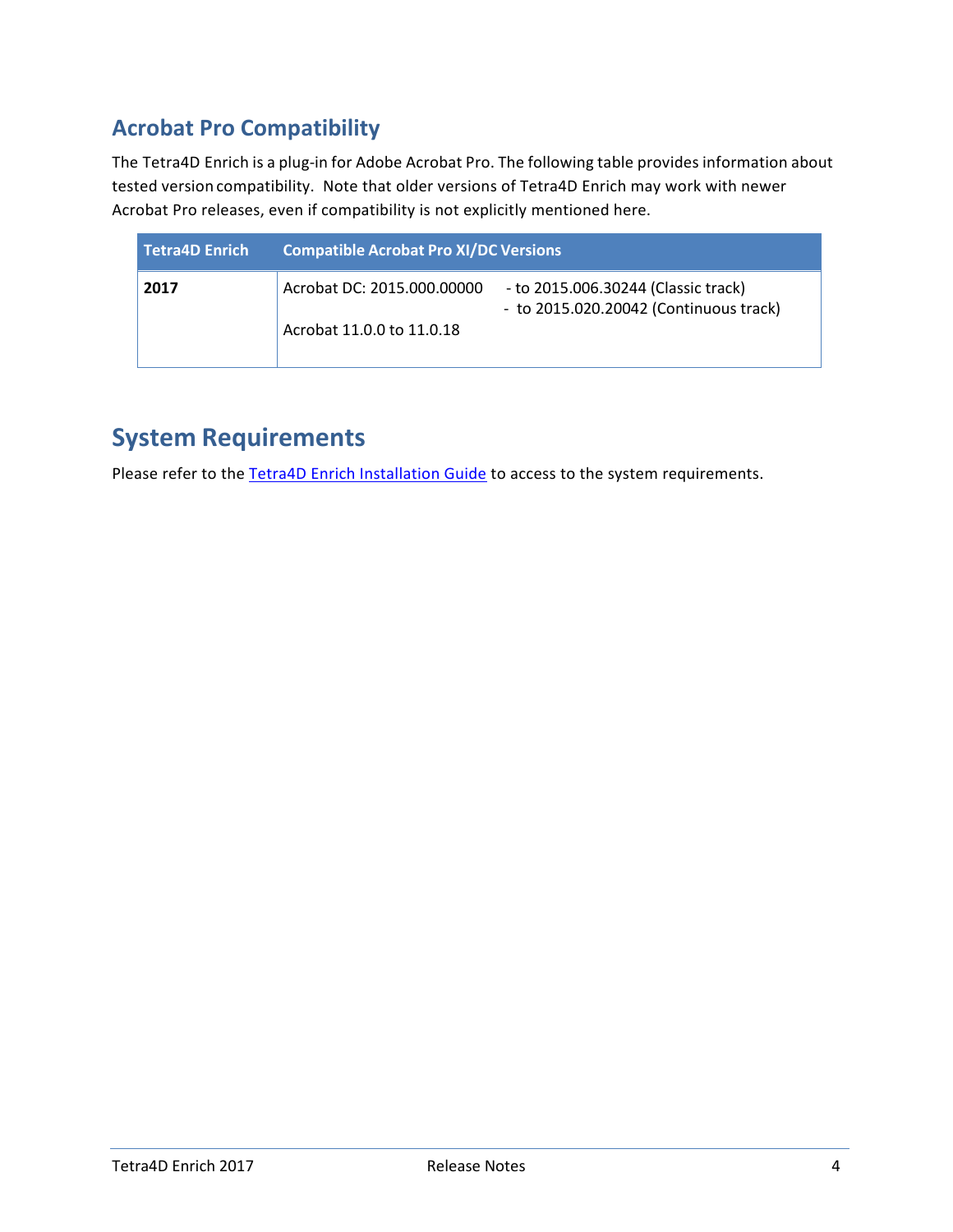## <span id="page-4-0"></span>**Licensing**

#### <span id="page-4-1"></span>**Message for Tetra4D Enrich existing customers**

**Tetra4D Enrich 2017** is a major release, and requires a new license.

Even if you already installed and licensed the version 2016, you will need to change your license and activate the seats when **Tetra4D Enrich 2017** is installed.

Notice that if you are under regular maintenance, you should automatically receive information to retrieve your serial number for **Tetra4D Enrich 2017,** in an email from tetra4d.com.

Please carefully read the [Tetra4D Enrich Installation Guide](http://www.tetra4d.com/documentation/) for explanations on how to activate your licenses.

#### <span id="page-4-2"></span>**New Tetra4D Enrich customers**

You should automatically receive information to retrieve your serial number for **Tetra4D Enrich 2017,**  in an email from tetra4d.com.

Please carefully read the [Tetra4D Enrich Installation Guide](http://www.tetra4d.com/documentation/) for instructions on how to activate your licenses.

Note: Tetra4D Enrich will run in trial mode for 28 days after completing the installation, providing you with the ability to use the product temporarily without a serial number.

You will have full functionality of the software during the trial period. If you experience any problem during the installation and activation process, please contact support by visiting our [support page.](http://www.tetra4d.com/support/)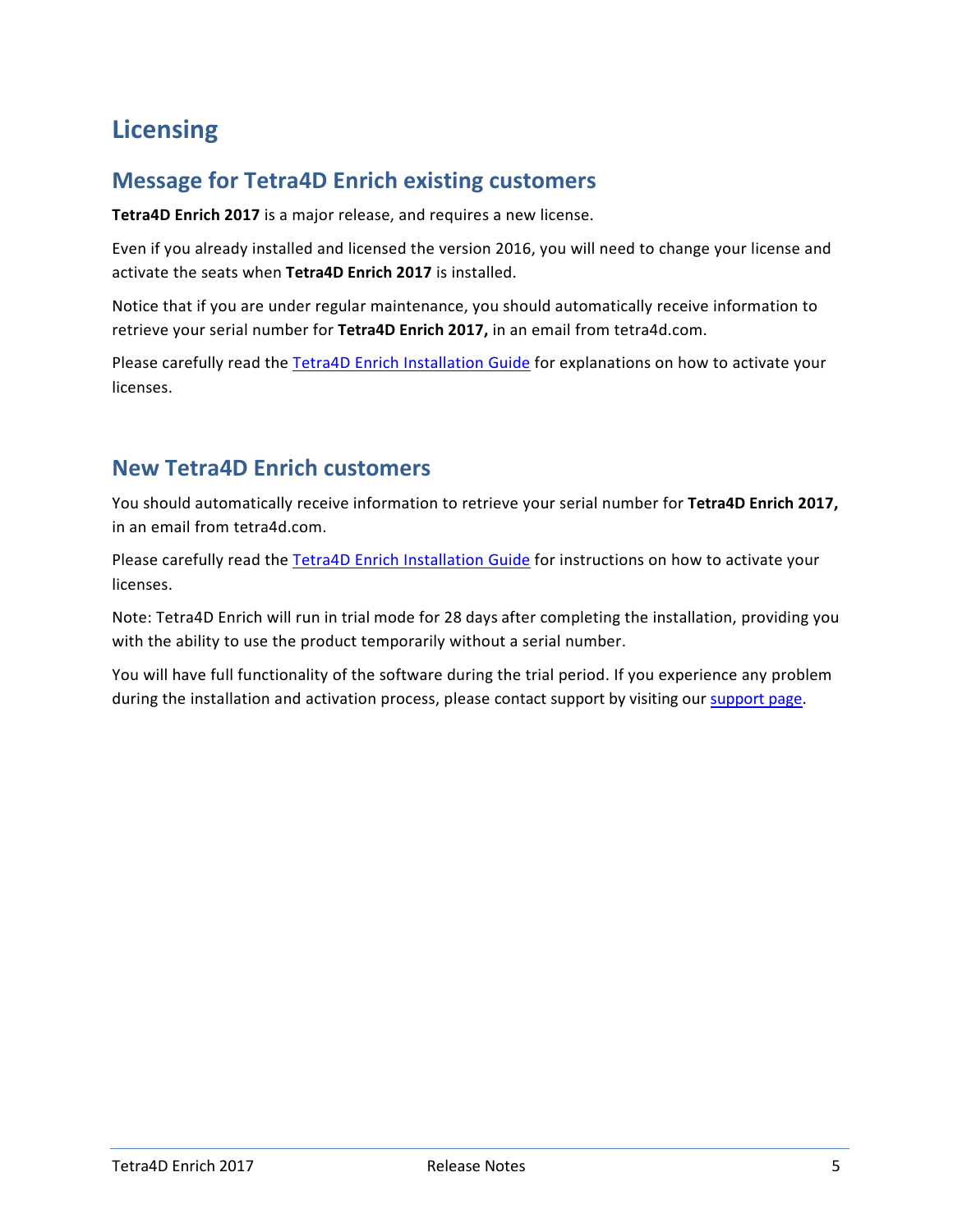#### <span id="page-5-0"></span>**Information about the licensing management solution**

The licensing management solution for **Tetra4D Enrich 2017** offers flexibility and autonomy to customers to manage their licenses:

- Licensing Tetra4D Enrich can be done directly by customers, without requiring customers to contact Tetra4D support
- Online and offline activations are supported
	- $\circ$  Online activation requires a few actions and is fully performed within the product (no support request, no email communication)
	- $\circ$  In case of offline activation, information to activate the seat has to be communicated through email via submitting a support ticket.
- Activation / deactivation is enabled making it possible to transfer a license from one system to another
	- $\circ$  In cases where a system / license is no longer used and has to be transferred to another one
	- o The transfer can be performed directly by the customer

#### Note:

- o The transfer of a license has to be occasional, and is allowed in case of:
	- o Computer crash
	- o Computer change

The Tetra4D support team is available to answer any questions and to assist whenever needed. To receive assistance from the support team, please contact support by visiting our [support page.](http://www.tetra4d.com/support/)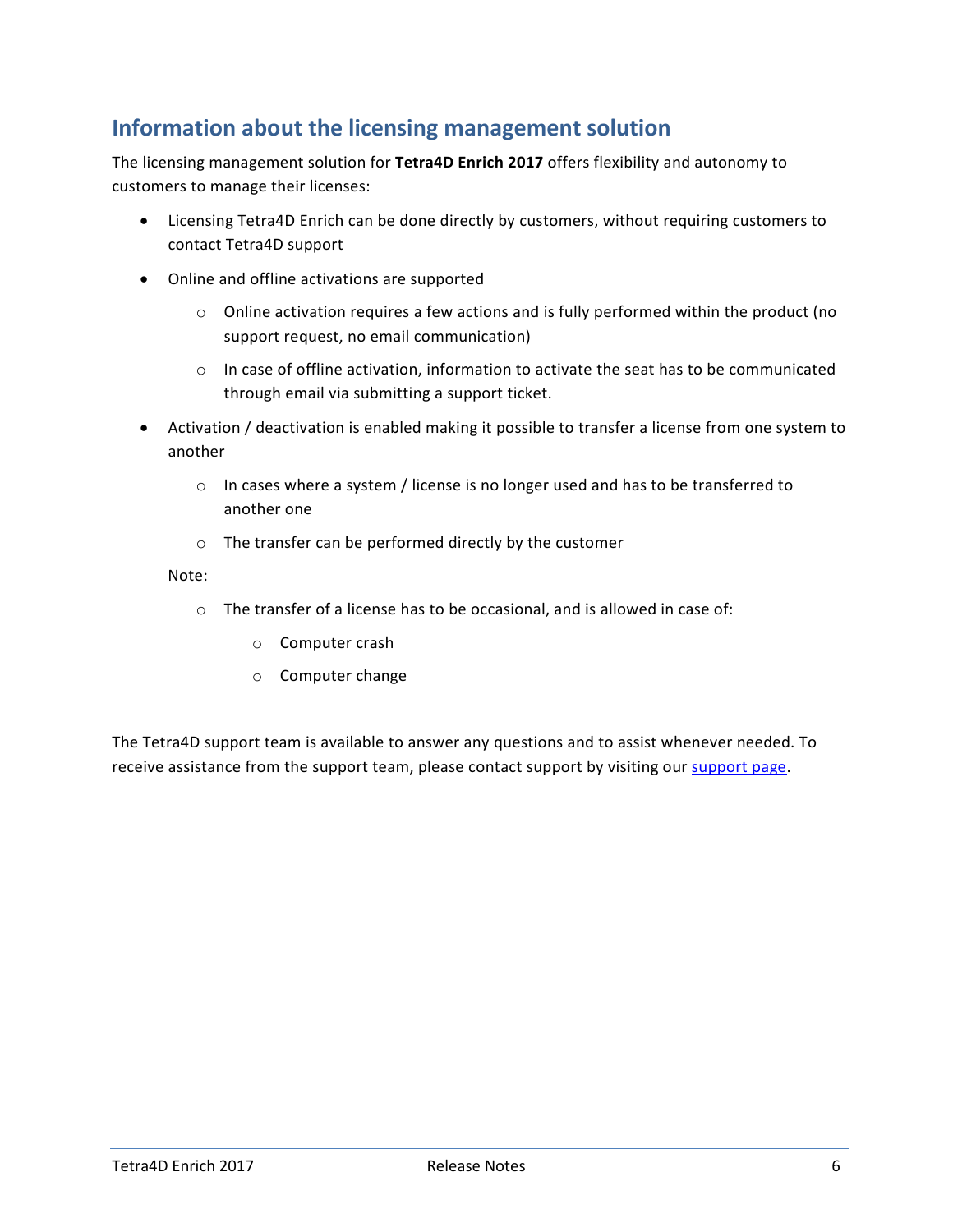## <span id="page-6-0"></span>**Format Support**

This release supports reading the following 3D file formats:

| <b>Format</b>                            | <b>Version</b>                      | <b>Extensions</b>                                 |  |
|------------------------------------------|-------------------------------------|---------------------------------------------------|--|
| <b>ACIS (SAT)</b>                        | Up to v23.0                         | SAT, SAB                                          |  |
| <b>Autodesk Inventor</b>                 | Up to 2017                          | IPT, IAM                                          |  |
| <b>CATIA V4</b>                          | Up to 4.2.5                         | MODEL, SESSION, DLV, EXP                          |  |
| <b>CATIA V5</b>                          | R4 to V5-6R2016                     | CATDrawing, CATPart,<br>CATProduct, CATShape, CGR |  |
| <b>CATIA V6</b>                          | 2011 to 2013                        | 3DXML                                             |  |
| I-deas                                   | Up to 13.x (NX 5), NX I-deas 6      | MF1, ARC, UNV, PKG                                |  |
| <b>IGES</b>                              | 5.1, 5.2, 5.3                       | IGS, IGES                                         |  |
| <b>Industry Foundation Classes (IFC)</b> | IFC2x Editions 2, 3 and 4           | IFC, IFCZIP                                       |  |
| JT                                       | Up to version 10.0                  | <b>JT</b>                                         |  |
| Parasolid (X_T)                          | Up to v27.0                         | X_B, X_T, XMT, XMT_TXT                            |  |
| <b>PRC</b>                               | <b>All Versions</b>                 | <b>PRC</b>                                        |  |
| <b>PTC Creo</b>                          | Elements/Pro 5.0<br>Parametric 3.0  | ASM, NEU, PRT, XAS, XPR                           |  |
| <b>PTC Pro/Engineer</b>                  | Up to Wildfire 5                    | ASM, NEU, PRT, XAS, XPR                           |  |
| Rhino                                    | 4, 5                                | 3DM                                               |  |
| <b>Siemens PLM Software NX</b>           | Unigraphics V11.0 to NX 11          | PRT                                               |  |
| <b>Solid Edge</b>                        | $V19 - 20$ , ST $-$ ST9             | ASM, PAR, PWD, PSM                                |  |
| <b>SolidWorks</b>                        | Up to 2017                          | SLDASM, SLDPRT                                    |  |
| <b>STEP</b>                              | AP 203 E1/E2, AP 214, AP 242        | STP, STEP, STP.Z                                  |  |
| <b>Stereo Lithography (STL)</b>          | <b>All Versions</b>                 | <b>STL</b>                                        |  |
| Universal 3D (U3D)                       | ECMA-363 ( $1st$ to $3rd$ editions) | U3D                                               |  |
| <b>VDA-FS</b>                            | Version 1.0 and 2.0                 | <b>VDA</b>                                        |  |
| <b>VRML</b>                              | V1.0 and V2.0                       | WRL, VRML                                         |  |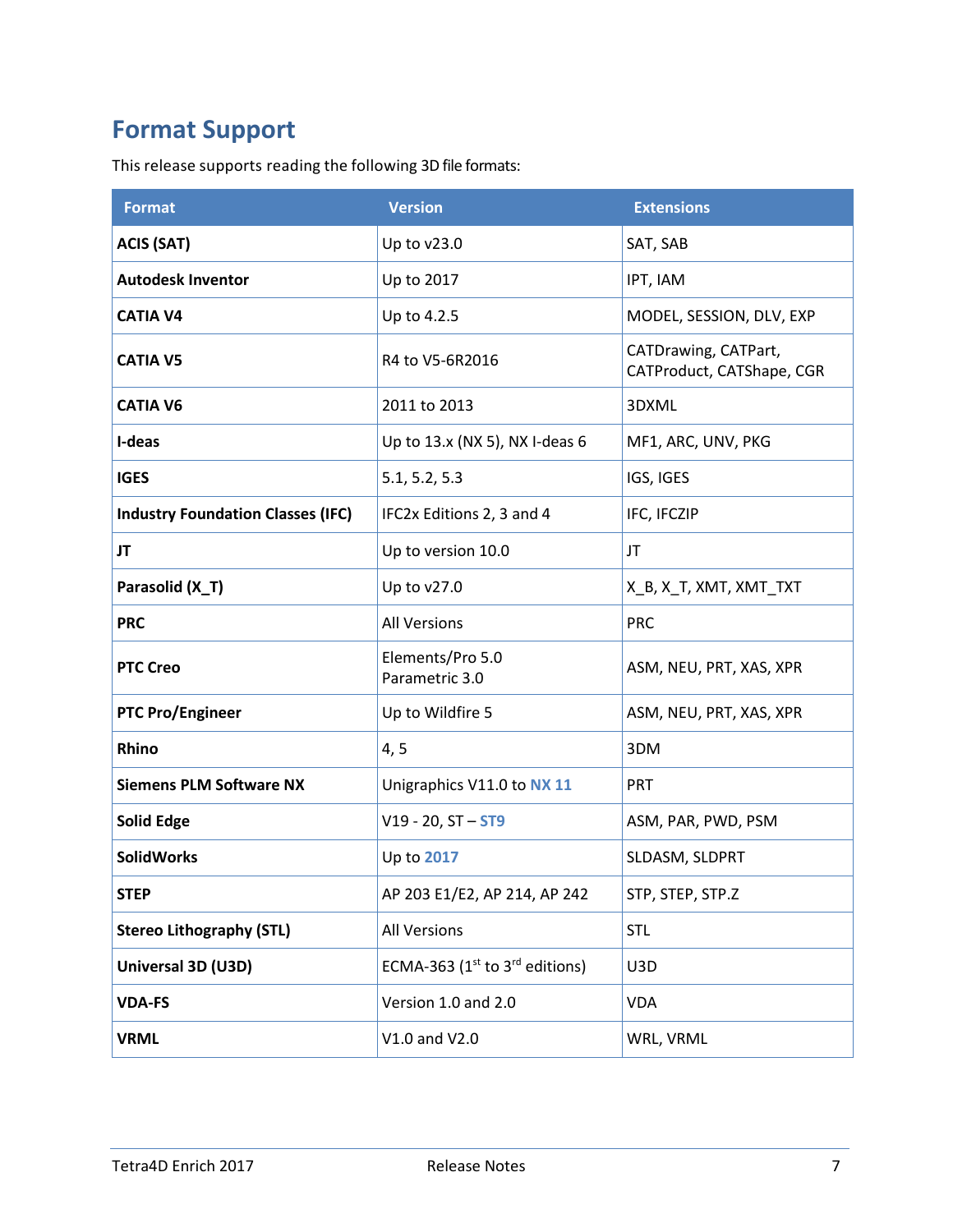## <span id="page-7-0"></span>**Updated formats support and Reader/Writer enhancements**

This section presents the CAD Readers and Writers with related enhancements for the 2017 Tetra4D Enrich release.

#### <span id="page-7-1"></span>**CAD Reader: NX**

• **Support for NX 11**

#### <span id="page-7-2"></span>**CAD Reader: SolidEdge**

• **Support for SolidEdge ST9**

#### <span id="page-7-3"></span>**CAD Reader: SolidWorks**

• **Support for SolidWorks 2017**

#### <span id="page-7-4"></span>**CAD Reader: STEP**

The STEP reader has been enhanced in order to support the validation properties (STEP AP 242 standard).

The validation properties are meant to give the ability to validate a CAD data translation process (Conversion of a CAD file from one CAD system into a different CAD system, using STEP as intermediate format).

This new feature makes it possible to:

- Read the valuation properties that are present in an existing STEP file and expose them in the LOG file and in the data tree,
- Optionally, compute validation properties once the STEP file has been converted into 3D PDF, and generate a report that shows the results of the comparison between the read and the computed validation properties.

| geometric validation property/bounding box corner point_X<br>geometric validation property/bounding box corner point_Y<br>geometric validation property/bounding box corner point Z                | 110<br>320<br>805          | ------------------------------<br>PRODUCT: LandingGearMainCylinder<br>-------------------------------<br><b>PART LEVEL</b> |                                    |                                    |                |
|----------------------------------------------------------------------------------------------------------------------------------------------------------------------------------------------------|----------------------------|----------------------------------------------------------------------------------------------------------------------------|------------------------------------|------------------------------------|----------------|
| geometric validation property/centre point_X                                                                                                                                                       | $-0.413513$<br>$-0.105117$ |                                                                                                                            | <b>READ</b>                        | <b>COMPUTED</b>                    | <b>STATUS</b>  |
| geometric validation property/centre point Y<br>geometric validation property/centre point Z<br>geometric validation property/surface area measure<br>geometric validation property/volume measure | 450,102<br>816038          | VOLUME (mm3)<br>AREA(mm2)<br>X CENTROID(mm)                                                                                | 6410936.86<br>816037.87<br>$-0.41$ | 6410909.93<br>816039.55<br>$-0.41$ | OK<br>OK<br>OK |
|                                                                                                                                                                                                    | $6.41094e+006$             | Y CENTROID(mm)<br>Z CENTROID(mm)                                                                                           | $-0.11$<br>450.10                  | $-0.11$<br>450.10                  | OK<br>OK       |

*Read validation properties Comparison report*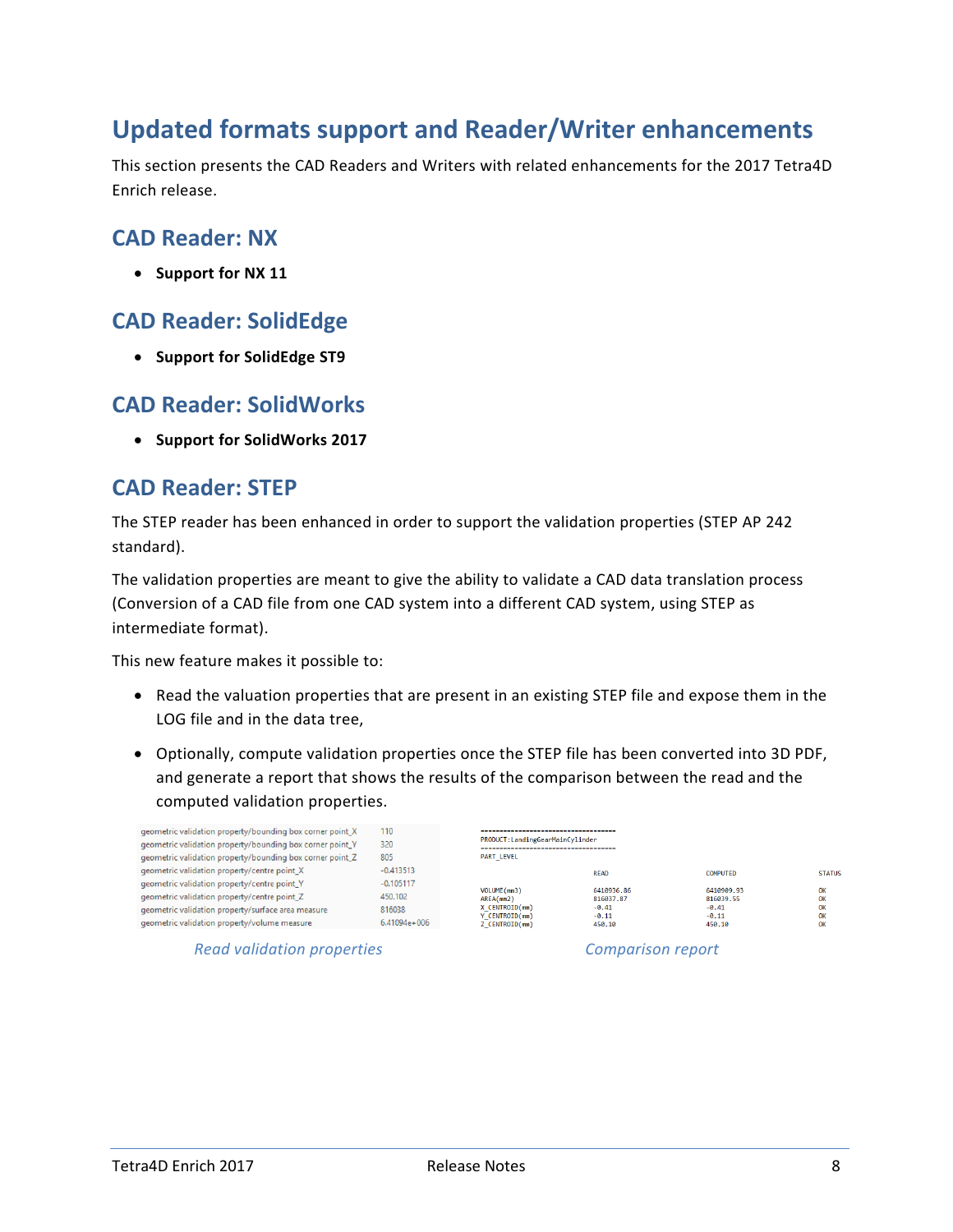#### <span id="page-8-0"></span>**Export 3D Data: STEP**

The STEP export feature has been enhanced in order to support the writing of validation properties (STEP AP 242 standard).

The validation properties are meant to give the ability to validate a CAD data translation process (Conversion of a CAD file from one CAD system into a different CAD system, using STEP as intermediate format).

#### <span id="page-8-1"></span>**Export 3D Data: 3MF (3D Manufacturing Format)**

A new standard format is provided by the version 2017: 3MF

The 3MF format is dedicated to the 3D printing, and support more information than STL:

- Colors,
- Material,
- Textures…

More information can be found on: <http://3mf.io/>

#### <span id="page-8-2"></span>**Export 3D Data: JT**

• **Support for JT 9.5**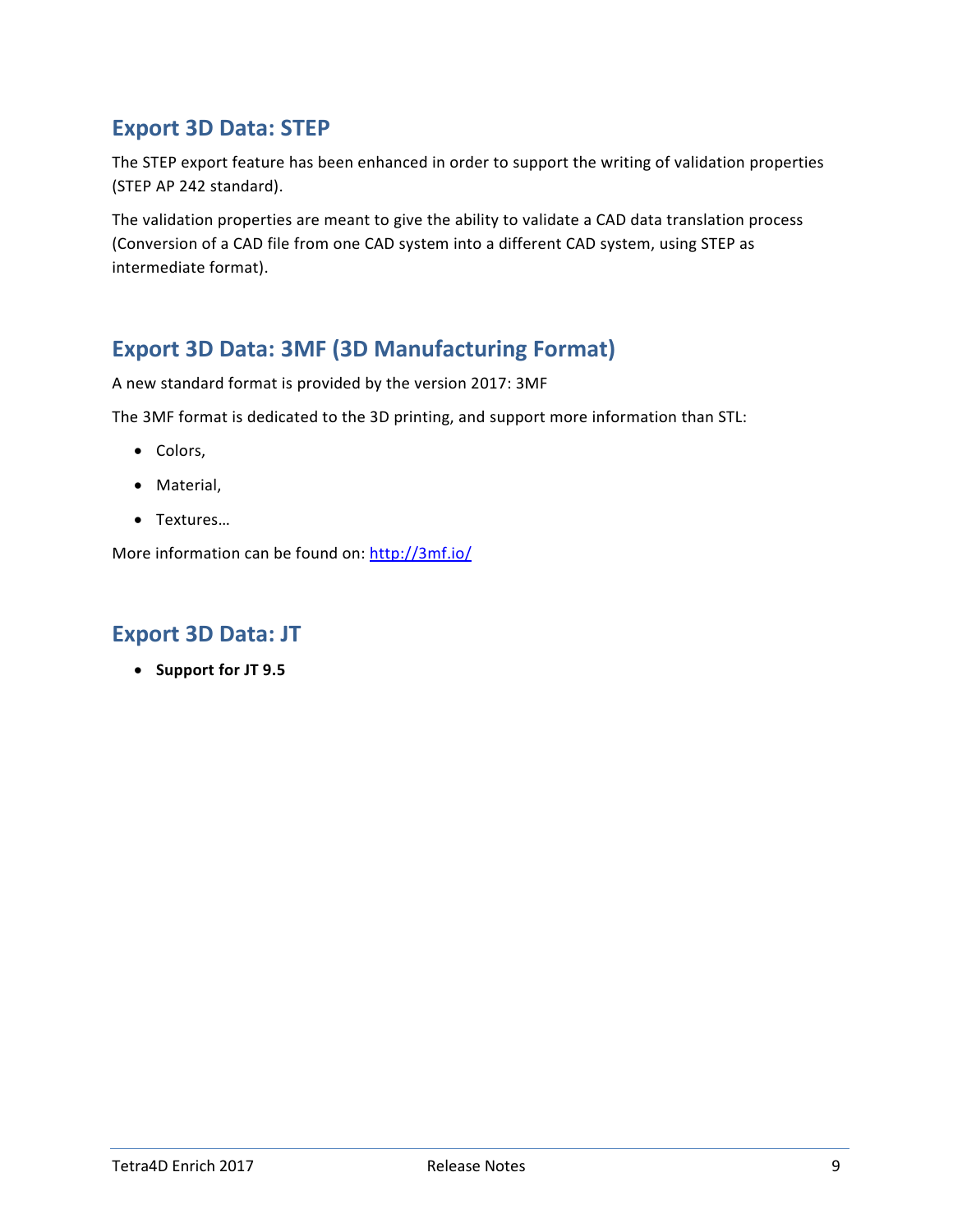## <span id="page-9-0"></span>**New features and enhancements**

This section presents the new features and enhancements released with this new version of Tetra4D Enrich.

#### <span id="page-9-1"></span>**Search widget**

The "Search" is a widget that can be inserted in the PDF document to enable search operations based on the 3D information that are present in the document.

The available search criteria can be set by the author of the PDF document in order to control what kind of Search will be accessible to the consumer of the document:

- **Part name**: The search will be performed on the names of the parts.
- **All attributes**: The search will be performed on all the attributes that are linked to the parts from the 3D annotation.
- **Attribute\_Name**: The search will be performed on the selected attributes only.



#### *Results when searching for "crankshaft" in the part names*



*Results when searching for "Aluminium" among all the attributes*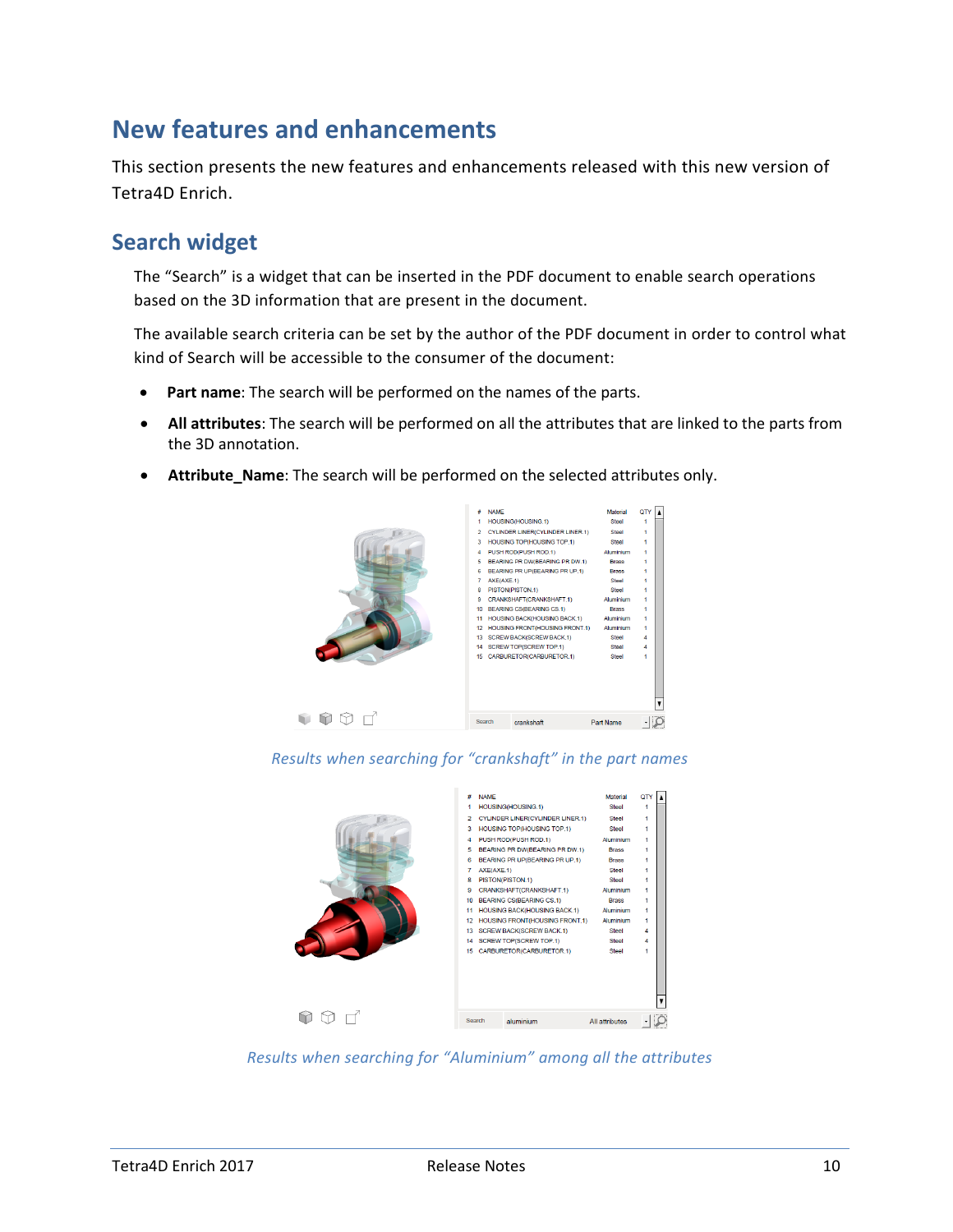#### <span id="page-10-0"></span>**Set populate method for text fields**

The "Set populate method for text fields" feature allows you to define how to populate some text fields present in the PDF document. The supported methods are:

- **3D File attributes:** Attributes of the file that has been read to insert 3D information
- **CAD model attributes**: Attributes that are present in the 3D annotation
- **XML:** Information defined in an XML file

This feature makes it easy for example to define how a title block (having several different text fields) will be populated when the 3D CAD information will be added into the document. It is also suitable for template documents, since the text fields that have been assigned with a populate method will be updated when a Replace 3D is performed later.

#### <span id="page-10-1"></span>**Emphasize settings for Table and Search**

The Emphasize feature allows you to control how the results of the search are emphasized in the 3D annotation, and how the parts corresponding to a row selected in the table are emphasized.

There are three possibilities:

• **Emphasize with color and opacity:** The search results are emphasized by a color change while all the other parts remain displayed with opacity.

• **Emphasize with color:** The search results are emphasized by a color change while all the other parts remain displayed without any change.

• **Emphasize with isolate:** The search results are emphasized by an "isolate" operation (they remain visible and all the other parts are hidden). A "fit-all" operation is automatically performed in order to zoom to the emphasized parts



*With color and opacity with color With isolate*





Remark:

In addition to the emphasize mode, this features provides some additional setting:

- Emphasize Color,
- Level of opacity,
- Optional blinking mode.